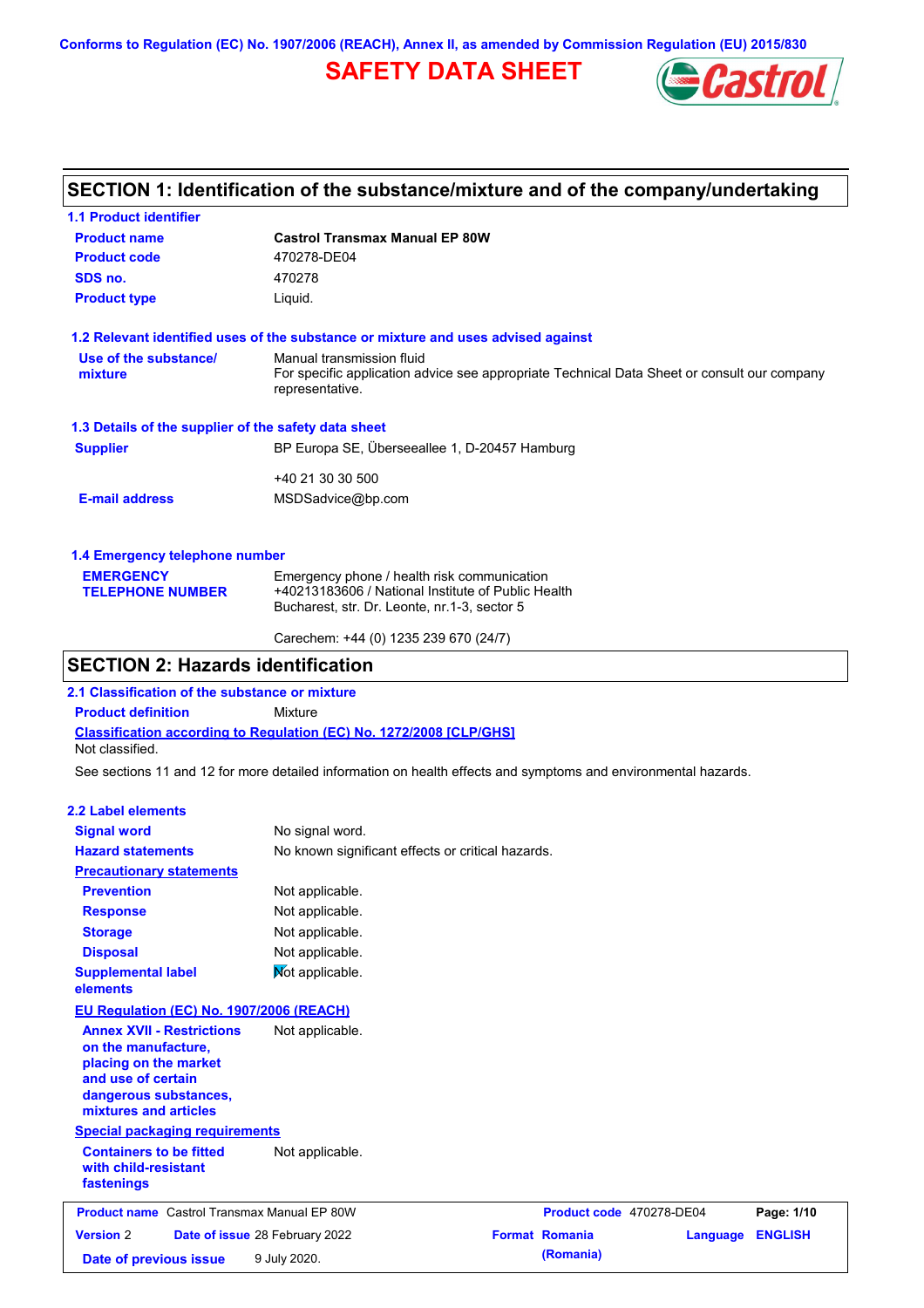## **SECTION 2: Hazards identification**

| Not applicable.                                                                                               |
|---------------------------------------------------------------------------------------------------------------|
|                                                                                                               |
| Product does not meet the criteria for PBT or vPvB according to Regulation (EC) No. 1907/2006,<br>Annex XIII. |
| This mixture does not contain any substances that are assessed to be a PBT or a vPvB.                         |
| Defatting to the skin.                                                                                        |
|                                                                                                               |

#### Highly refined base oil (IP 346 DMSO extract < 3%). Proprietary performance additives. Mixture **Product definition**

Distillates (petroleum), hydrotreated heavy paraffinic REACH #: 01-2119484627-25 EC: 265-157-1 CAS: 64742-54-7 Index: 649-467-00-8 Not classified. [2] **Product/ingredient name % Regulation (EC) No. Identifiers Type 1272/2008 [CLP]**

Type

**3.2 Mixtures**

[1] Substance classified with a health or environmental hazard

[2] Substance with a workplace exposure limit

[3] Substance meets the criteria for PBT according to Regulation (EC) No. 1907/2006, Annex XIII

[4] Substance meets the criteria for vPvB according to Regulation (EC) No. 1907/2006, Annex XIII

[5] Substance of equivalent concern

[6] Additional disclosure due to company policy

Occupational exposure limits, if available, are listed in Section 8.

#### **SECTION 4: First aid measures**

#### **4.1 Description of first aid measures**

| <b>Eye contact</b>                | In case of contact, immediately flush eyes with plenty of water for at least 15 minutes. Eyelids<br>should be held away from the eyeball to ensure thorough rinsing. Check for and remove any<br>contact lenses. Get medical attention. |
|-----------------------------------|-----------------------------------------------------------------------------------------------------------------------------------------------------------------------------------------------------------------------------------------|
| <b>Skin contact</b>               | Wash skin thoroughly with soap and water or use recognised skin cleanser. Remove<br>contaminated clothing and shoes. Wash clothing before reuse. Clean shoes thoroughly before<br>reuse. Get medical attention if irritation develops.  |
| <b>Inhalation</b>                 | If inhaled, remove to fresh air. Get medical attention if symptoms occur.                                                                                                                                                               |
| <b>Ingestion</b>                  | Do not induce vomiting unless directed to do so by medical personnel. Get medical attention if<br>symptoms occur.                                                                                                                       |
| <b>Protection of first-aiders</b> | No action shall be taken involving any personal risk or without suitable training.                                                                                                                                                      |

#### **4.2 Most important symptoms and effects, both acute and delayed**

See Section 11 for more detailed information on health effects and symptoms.

| <b>Potential acute health effects</b> |                                                                                                                   |
|---------------------------------------|-------------------------------------------------------------------------------------------------------------------|
| <b>Inhalation</b>                     | Vapour inhalation under ambient conditions is not normally a problem due to low vapour<br>pressure.               |
| <b>Ingestion</b>                      | No known significant effects or critical hazards.                                                                 |
| <b>Skin contact</b>                   | Defatting to the skin. May cause skin dryness and irritation.                                                     |
| Eye contact                           | No known significant effects or critical hazards.                                                                 |
|                                       | Delayed and immediate effects as well as chronic effects from short and long-term exposure                        |
| <b>Inhalation</b>                     | Overexposure to the inhalation of airborne droplets or aerosols may cause irritation of the<br>respiratory tract. |
| <b>Ingestion</b>                      | Ingestion of large quantities may cause nausea and diarrhoea.                                                     |
| <b>Skin contact</b>                   | Prolonged or repeated contact can defat the skin and lead to irritation and/or dermatitis.                        |
| Eye contact                           | Potential risk of transient stinging or redness if accidental eye contact occurs.                                 |
|                                       |                                                                                                                   |

| <b>Product name</b> Castrol Transmax Manual EP 80W |  | Product code 470278-DE04              |  | Page: 2/10            |                         |  |
|----------------------------------------------------|--|---------------------------------------|--|-----------------------|-------------------------|--|
| <b>Version 2</b>                                   |  | <b>Date of issue 28 February 2022</b> |  | <b>Format Romania</b> | <b>Language ENGLISH</b> |  |
| Date of previous issue                             |  | 9 July 2020.                          |  | (Romania)             |                         |  |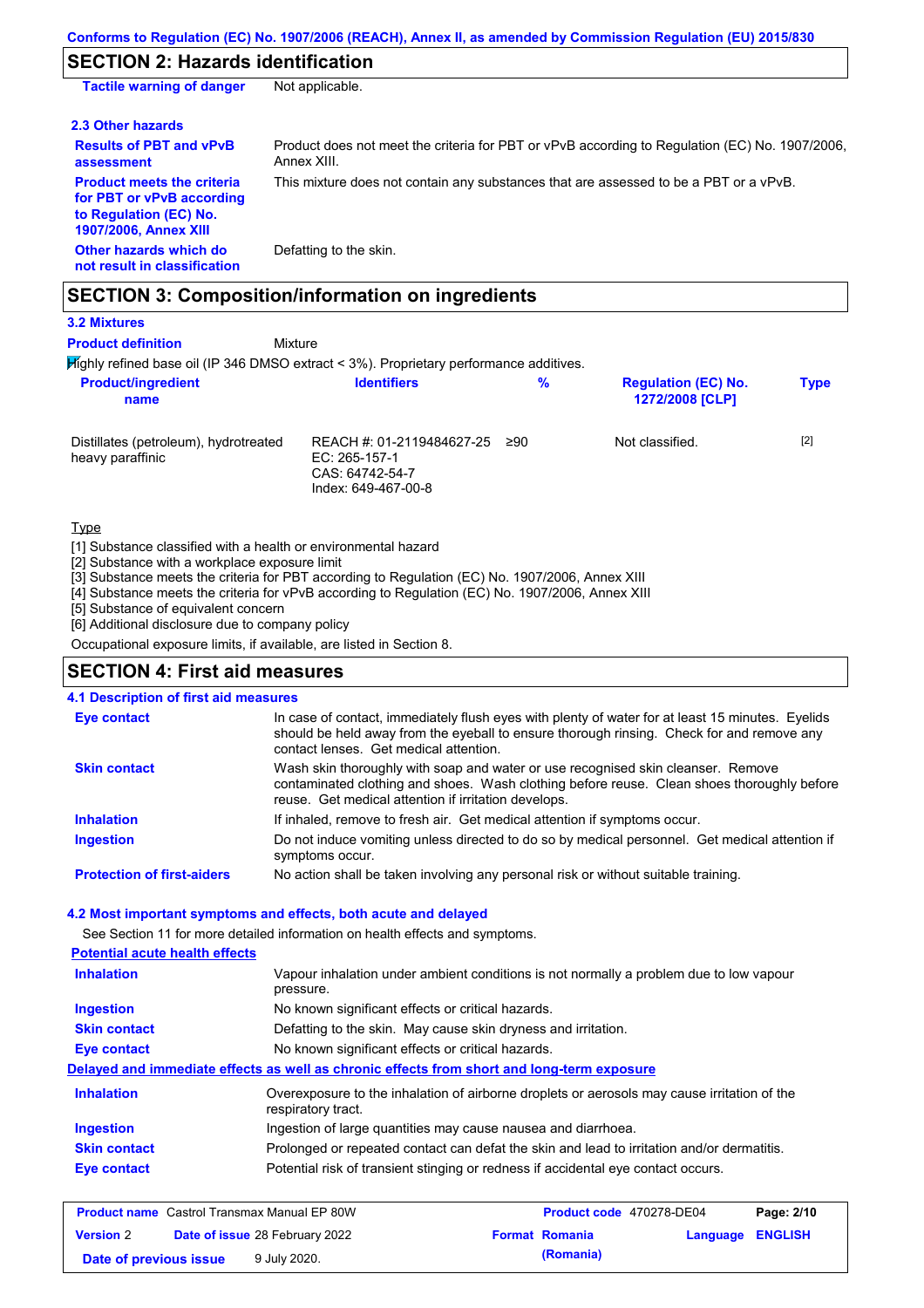#### **Conforms to Regulation (EC) No. 1907/2006 (REACH), Annex II, as amended by Commission Regulation (EU) 2015/830**

## **SECTION 4: First aid measures**

**4.3 Indication of any immediate medical attention and special treatment needed**

**Notes to physician** Treatment should in general be symptomatic and directed to relieving any effects.

### **SECTION 5: Firefighting measures**

| 5.1 Extinguishing media                                   |                                                                                                                                                                                                                                                                                                                                                                   |
|-----------------------------------------------------------|-------------------------------------------------------------------------------------------------------------------------------------------------------------------------------------------------------------------------------------------------------------------------------------------------------------------------------------------------------------------|
| <b>Suitable extinguishing</b><br>media                    | In case of fire, use foam, dry chemical or carbon dioxide extinguisher or spray.                                                                                                                                                                                                                                                                                  |
| <b>Unsuitable extinguishing</b><br>media                  | Do not use water jet. The use of a water jet may cause the fire to spread by splashing the<br>burning product.                                                                                                                                                                                                                                                    |
| 5.2 Special hazards arising from the substance or mixture |                                                                                                                                                                                                                                                                                                                                                                   |
| <b>Hazards from the</b><br>substance or mixture           | In a fire or if heated, a pressure increase will occur and the container may burst.                                                                                                                                                                                                                                                                               |
| <b>Hazardous combustion</b><br>products                   | Combustion products may include the following:<br>carbon oxides $(CO, CO2)$ (carbon monoxide, carbon dioxide)<br>sulphur oxides $(SO, SO2, etc.)$                                                                                                                                                                                                                 |
| <b>5.3 Advice for firefighters</b>                        |                                                                                                                                                                                                                                                                                                                                                                   |
| <b>Special precautions for</b><br>fire-fighters           | No action shall be taken involving any personal risk or without suitable training. Promptly<br>isolate the scene by removing all persons from the vicinity of the incident if there is a fire.                                                                                                                                                                    |
| <b>Special protective</b><br>equipment for fire-fighters  | Fire-fighters should wear appropriate protective equipment and self-contained breathing<br>apparatus (SCBA) with a full face-piece operated in positive pressure mode. Clothing for fire-<br>fighters (including helmets, protective boots and gloves) conforming to European standard EN<br>469 will provide a basic level of protection for chemical incidents. |

#### **SECTION 6: Accidental release measures**

|                                                          | 6.1 Personal precautions, protective equipment and emergency procedures                                                                                                                                                                                                                                                                                                                        |
|----------------------------------------------------------|------------------------------------------------------------------------------------------------------------------------------------------------------------------------------------------------------------------------------------------------------------------------------------------------------------------------------------------------------------------------------------------------|
| For non-emergency<br>personnel                           | No action shall be taken involving any personal risk or without suitable training. Evacuate<br>surrounding areas. Keep unnecessary and unprotected personnel from entering. Do not touch<br>or walk through spilt material. Floors may be slippery; use care to avoid falling. Put on<br>appropriate personal protective equipment.                                                            |
| For emergency responders                                 | If specialised clothing is required to deal with the spillage, take note of any information in<br>Section 8 on suitable and unsuitable materials. See also the information in "For non-<br>emergency personnel".                                                                                                                                                                               |
| <b>6.2 Environmental</b><br>precautions                  | Avoid dispersal of spilt material and runoff and contact with soil, waterways, drains and sewers.<br>Inform the relevant authorities if the product has caused environmental pollution (sewers,<br>waterways, soil or air).                                                                                                                                                                    |
| 6.3 Methods and material for containment and cleaning up |                                                                                                                                                                                                                                                                                                                                                                                                |
| <b>Small spill</b>                                       | Stop leak if without risk. Move containers from spill area. Absorb with an inert material and<br>place in an appropriate waste disposal container. Dispose of via a licensed waste disposal<br>contractor.                                                                                                                                                                                     |
| <b>Large spill</b>                                       | Stop leak if without risk. Move containers from spill area. Prevent entry into sewers, water<br>courses, basements or confined areas. Contain and collect spillage with non-combustible,<br>absorbent material e.g. sand, earth, vermiculite or diatomaceous earth and place in container<br>for disposal according to local regulations. Dispose of via a licensed waste disposal contractor. |
| <b>6.4 Reference to other</b><br><b>sections</b>         | See Section 1 for emergency contact information.<br>See Section 5 for firefighting measures.<br>See Section 8 for information on appropriate personal protective equipment.<br>See Section 12 for environmental precautions.<br>See Section 13 for additional waste treatment information.                                                                                                     |
|                                                          |                                                                                                                                                                                                                                                                                                                                                                                                |

#### **SECTION 7: Handling and storage**

#### **7.1 Precautions for safe handling**

**Protective measures Advice on general occupational hygiene** Put on appropriate personal protective equipment. Eating, drinking and smoking should be prohibited in areas where this material is handled, stored and processed. Wash thoroughly after handling. Remove contaminated clothing and protective equipment before entering eating areas. See also Section 8 for additional information on hygiene measures.

| <b>Product name</b> Castrol Transmax Manual EP 80W |                                       | <b>Product code</b> 470278-DE04 |  | Page: 3/10            |                  |  |
|----------------------------------------------------|---------------------------------------|---------------------------------|--|-----------------------|------------------|--|
| <b>Version 2</b>                                   | <b>Date of issue 28 February 2022</b> |                                 |  | <b>Format Romania</b> | Language ENGLISH |  |
| Date of previous issue                             |                                       | 9 July 2020.                    |  | (Romania)             |                  |  |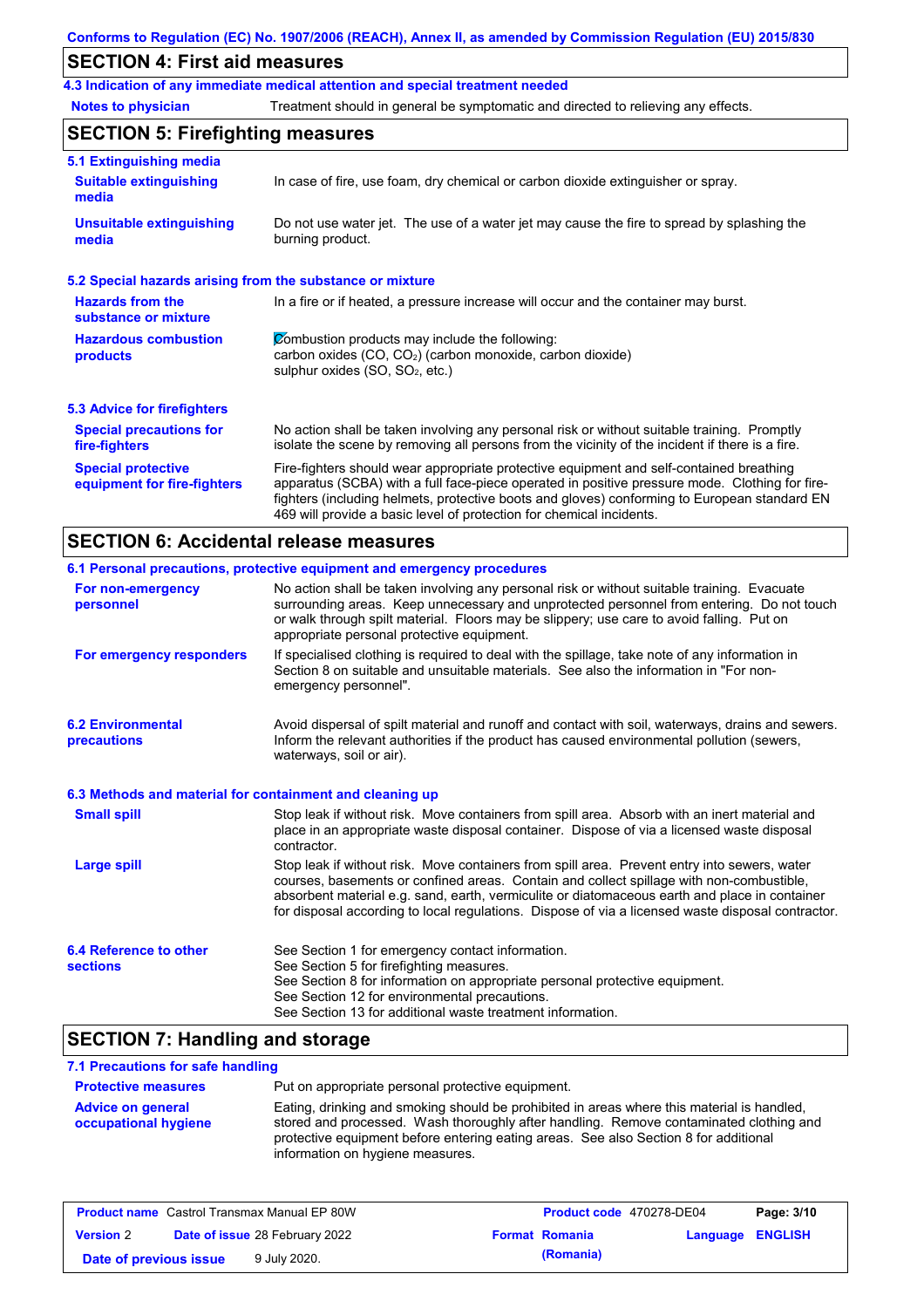# **SECTION 7: Handling and storage**

| <b>7.2 Conditions for safe</b><br>storage, including any       | Store in accordance with local regulations. Store in a dry, cool and well-ventilated area, away<br>from incompatible materials (see Section 10). Keep away from heat and direct sunlight. Keep                                                                                                                                                                                                                                                                                                                                                                                                                                                                                                                                                                                                                                                                                                                                                                                                                             |
|----------------------------------------------------------------|----------------------------------------------------------------------------------------------------------------------------------------------------------------------------------------------------------------------------------------------------------------------------------------------------------------------------------------------------------------------------------------------------------------------------------------------------------------------------------------------------------------------------------------------------------------------------------------------------------------------------------------------------------------------------------------------------------------------------------------------------------------------------------------------------------------------------------------------------------------------------------------------------------------------------------------------------------------------------------------------------------------------------|
| incompatibilities                                              | container tightly closed and sealed until ready for use. Containers that have been opened must<br>be carefully resealed and kept upright to prevent leakage. Store and use only in equipment/<br>containers designed for use with this product. Do not store in unlabelled containers.                                                                                                                                                                                                                                                                                                                                                                                                                                                                                                                                                                                                                                                                                                                                     |
| <b>Not suitable</b>                                            | Prolonged exposure to elevated temperature                                                                                                                                                                                                                                                                                                                                                                                                                                                                                                                                                                                                                                                                                                                                                                                                                                                                                                                                                                                 |
| 7.3 Specific end use(s)                                        |                                                                                                                                                                                                                                                                                                                                                                                                                                                                                                                                                                                                                                                                                                                                                                                                                                                                                                                                                                                                                            |
| <b>Recommendations</b>                                         | See section 1.2 and Exposure scenarios in annex, if applicable.                                                                                                                                                                                                                                                                                                                                                                                                                                                                                                                                                                                                                                                                                                                                                                                                                                                                                                                                                            |
|                                                                | <b>SECTION 8: Exposure controls/personal protection</b>                                                                                                                                                                                                                                                                                                                                                                                                                                                                                                                                                                                                                                                                                                                                                                                                                                                                                                                                                                    |
| <b>8.1 Control parameters</b>                                  |                                                                                                                                                                                                                                                                                                                                                                                                                                                                                                                                                                                                                                                                                                                                                                                                                                                                                                                                                                                                                            |
| <b>Occupational exposure limits</b>                            |                                                                                                                                                                                                                                                                                                                                                                                                                                                                                                                                                                                                                                                                                                                                                                                                                                                                                                                                                                                                                            |
| <b>Product/ingredient name</b>                                 | <b>Exposure limit values</b>                                                                                                                                                                                                                                                                                                                                                                                                                                                                                                                                                                                                                                                                                                                                                                                                                                                                                                                                                                                               |
|                                                                | Distillates (petroleum), hydrotreated heavy paraffinic HG 1218/2006 with subsequent modifications and additions                                                                                                                                                                                                                                                                                                                                                                                                                                                                                                                                                                                                                                                                                                                                                                                                                                                                                                            |
|                                                                | (Romania).<br>VLA: 5 mg/m <sup>3</sup> 8 hours. Issued/Revised: 10/2006<br>Short term: 10 mg/m <sup>3</sup> 15 minutes. Issued/Revised: 10/2006                                                                                                                                                                                                                                                                                                                                                                                                                                                                                                                                                                                                                                                                                                                                                                                                                                                                            |
| guidance only.                                                 | Whilst specific OELs for certain components may be shown in this section, other components may be present in any mist,<br>vapour or dust produced. Therefore, the specific OELs may not be applicable to the product as a whole and are provided for                                                                                                                                                                                                                                                                                                                                                                                                                                                                                                                                                                                                                                                                                                                                                                       |
| <b>Recommended monitoring</b><br>procedures                    | If this product contains ingredients with exposure limits, personal, workplace atmosphere or<br>biological monitoring may be required to determine the effectiveness of the ventilation or other<br>control measures and/or the necessity to use respiratory protective equipment. Reference<br>should be made to monitoring standards, such as the following: European Standard EN 689<br>(Workplace atmospheres - Guidance for the assessment of exposure by inhalation to chemical<br>agents for comparison with limit values and measurement strategy) European Standard EN<br>14042 (Workplace atmospheres - Guide for the application and use of procedures for the<br>assessment of exposure to chemical and biological agents) European Standard EN 482<br>(Workplace atmospheres - General requirements for the performance of procedures for the<br>measurement of chemical agents) Reference to national guidance documents for methods for<br>the determination of hazardous substances will also be required. |
| <b>Derived No Effect Level</b><br>No DNELs/DMELs available.    |                                                                                                                                                                                                                                                                                                                                                                                                                                                                                                                                                                                                                                                                                                                                                                                                                                                                                                                                                                                                                            |
| <b>Predicted No Effect Concentration</b><br>No PNECs available |                                                                                                                                                                                                                                                                                                                                                                                                                                                                                                                                                                                                                                                                                                                                                                                                                                                                                                                                                                                                                            |
| <b>8.2 Exposure controls</b>                                   |                                                                                                                                                                                                                                                                                                                                                                                                                                                                                                                                                                                                                                                                                                                                                                                                                                                                                                                                                                                                                            |
| <b>Appropriate engineering</b><br><b>controls</b>              | Provide exhaust ventilation or other engineering controls to keep the relevant airborne<br>concentrations below their respective occupational exposure limits.<br>All activities involving chemicals should be assessed for their risks to health, to ensure<br>exposures are adequately controlled. Personal protective equipment should only be considered<br>after other forms of control measures (e.g. engineering controls) have been suitably evaluated.<br>Personal protective equipment should conform to appropriate standards, be suitable for use, be<br>kept in good condition and properly maintained.<br>Your supplier of personal protective equipment should be consulted for advice on selection and<br>appropriate standards. For further information contact your national organisation for standards.<br>The final choice of protective equipment will depend upon a risk assessment. It is important to<br>ensure that all items of personal protective equipment are compatible.                    |
| <b>Individual protection measures</b>                          |                                                                                                                                                                                                                                                                                                                                                                                                                                                                                                                                                                                                                                                                                                                                                                                                                                                                                                                                                                                                                            |
| <b>Hygiene measures</b>                                        | Wash hands, forearms and face thoroughly after handling chemical products, before eating,<br>smoking and using the lavatory and at the end of the working period. Ensure that eyewash<br>stations and safety showers are close to the workstation location.                                                                                                                                                                                                                                                                                                                                                                                                                                                                                                                                                                                                                                                                                                                                                                |
| <b>Respiratory protection</b>                                  | In case of insufficient ventilation, wear suitable respiratory equipment.<br>The correct choice of respiratory protection depends upon the chemicals being handled, the<br>conditions of work and use, and the condition of the respiratory equipment. Safety procedures<br>should be developed for each intended application. Respiratory protection equipment should<br>therefore be chosen in consultation with the supplier/manufacturer and with a full assessment<br>of the working conditions.                                                                                                                                                                                                                                                                                                                                                                                                                                                                                                                      |
| <b>Eye/face protection</b><br><b>Skin protection</b>           | Safety glasses with side shields.                                                                                                                                                                                                                                                                                                                                                                                                                                                                                                                                                                                                                                                                                                                                                                                                                                                                                                                                                                                          |

| <b>Product name</b> Castrol Transmax Manual EP 80W |  |                                       | Product code 470278-DE04 | Page: 4/10       |  |
|----------------------------------------------------|--|---------------------------------------|--------------------------|------------------|--|
| <b>Version 2</b>                                   |  | <b>Date of issue 28 February 2022</b> | <b>Format Romania</b>    | Language ENGLISH |  |
| Date of previous issue                             |  | 9 July 2020.                          | (Romania)                |                  |  |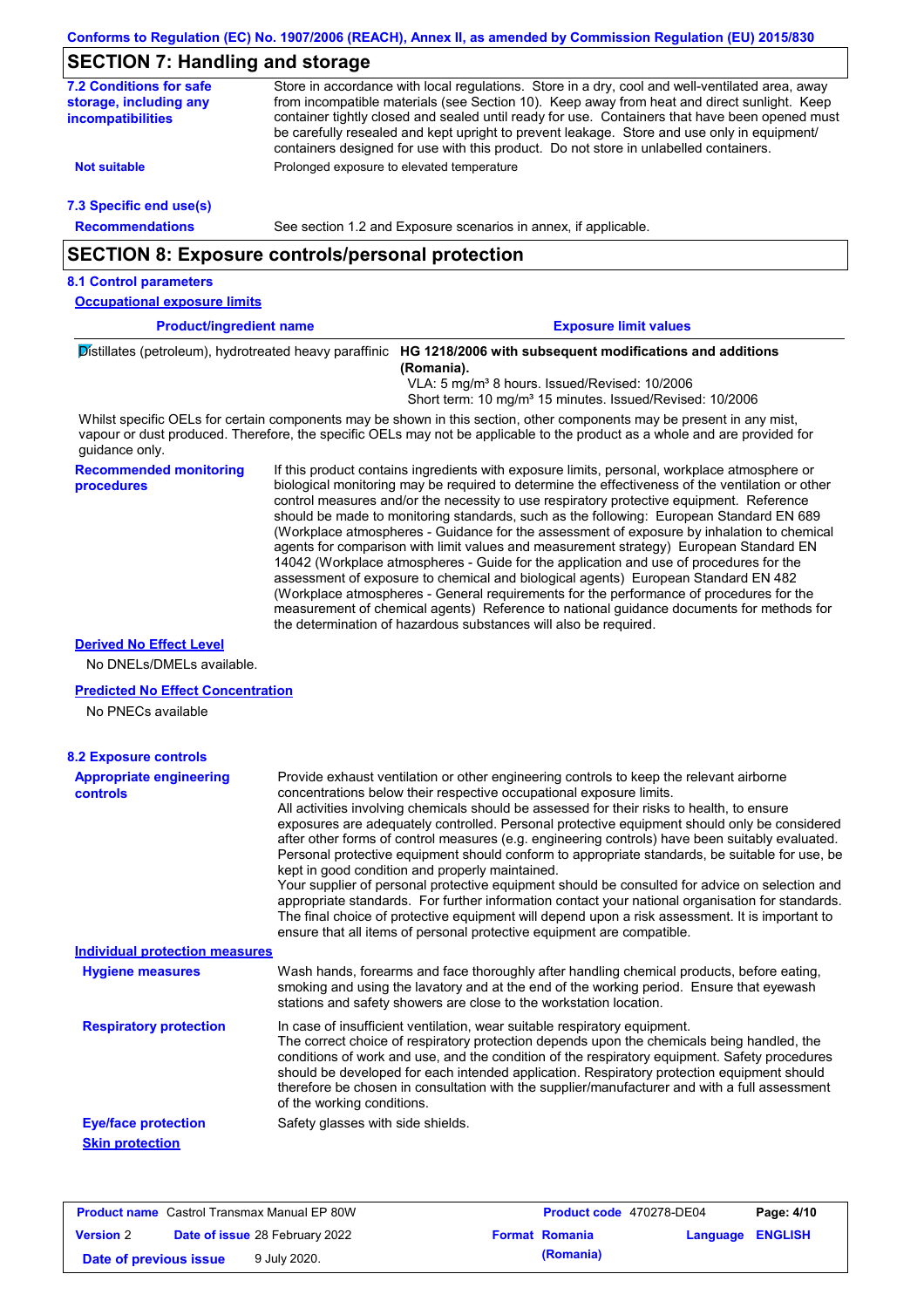#### **SECTION 8: Exposure controls/personal protection**

#### **Hand protection General Information:**

Because specific work environments and material handling practices vary, safety procedures should be developed for each intended application. The correct choice of protective gloves depends upon the chemicals being handled, and the conditions of work and use. Most gloves provide protection for only a limited time before they must be discarded and replaced (even the best chemically resistant gloves will break down after repeated chemical exposures).

Gloves should be chosen in consultation with the supplier / manufacturer and taking account of a full assessment of the working conditions.

Recommended: Nitrile gloves. **Breakthrough time:**

Breakthrough time data are generated by glove manufacturers under laboratory test conditions and represent how long a glove can be expected to provide effective permeation resistance. It is important when following breakthrough time recommendations that actual workplace conditions are taken into account. Always consult with your glove supplier for up-to-date technical information on breakthrough times for the recommended glove type. Our recommendations on the selection of gloves are as follows:

Continuous contact:

Gloves with a minimum breakthrough time of 240 minutes, or >480 minutes if suitable gloves can be obtained.

If suitable gloves are not available to offer that level of protection, gloves with shorter breakthrough times may be acceptable as long as appropriate glove maintenance and replacement regimes are determined and adhered to.

Short-term / splash protection:

Recommended breakthrough times as above.

It is recognised that for short-term, transient exposures, gloves with shorter breakthrough times may commonly be used. Therefore, appropriate maintenance and replacement regimes must be determined and rigorously followed.

#### **Glove Thickness:**

For general applications, we recommend gloves with a thickness typically greater than 0.35 mm.

It should be emphasised that glove thickness is not necessarily a good predictor of glove resistance to a specific chemical, as the permeation efficiency of the glove will be dependent on the exact composition of the glove material. Therefore, glove selection should also be based on consideration of the task requirements and knowledge of breakthrough times. Glove thickness may also vary depending on the glove manufacturer, the glove type and the glove model. Therefore, the manufacturers' technical data should always be taken into account to ensure selection of the most appropriate glove for the task.

Note: Depending on the activity being conducted, gloves of varying thickness may be required for specific tasks. For example:

 • Thinner gloves (down to 0.1 mm or less) may be required where a high degree of manual dexterity is needed. However, these gloves are only likely to give short duration protection and would normally be just for single use applications, then disposed of.

 • Thicker gloves (up to 3 mm or more) may be required where there is a mechanical (as well as a chemical) risk i.e. where there is abrasion or puncture potential.

**Skin and body**

Use of protective clothing is good industrial practice.

Personal protective equipment for the body should be selected based on the task being performed and the risks involved and should be approved by a specialist before handling this product.

Cotton or polyester/cotton overalls will only provide protection against light superficial contamination that will not soak through to the skin. Overalls should be laundered on a regular basis. When the risk of skin exposure is high (e.g. when cleaning up spillages or if there is a risk of splashing) then chemical resistant aprons and/or impervious chemical suits and boots will be required.

| <b>Product name</b> Castrol Transmax Manual EP 80W |  |                                       | Product code 470278-DE04 | Page: 5/10            |                         |  |
|----------------------------------------------------|--|---------------------------------------|--------------------------|-----------------------|-------------------------|--|
| <b>Version 2</b>                                   |  | <b>Date of issue 28 February 2022</b> |                          | <b>Format Romania</b> | <b>Language ENGLISH</b> |  |
| Date of previous issue                             |  | 9 July 2020.                          |                          | (Romania)             |                         |  |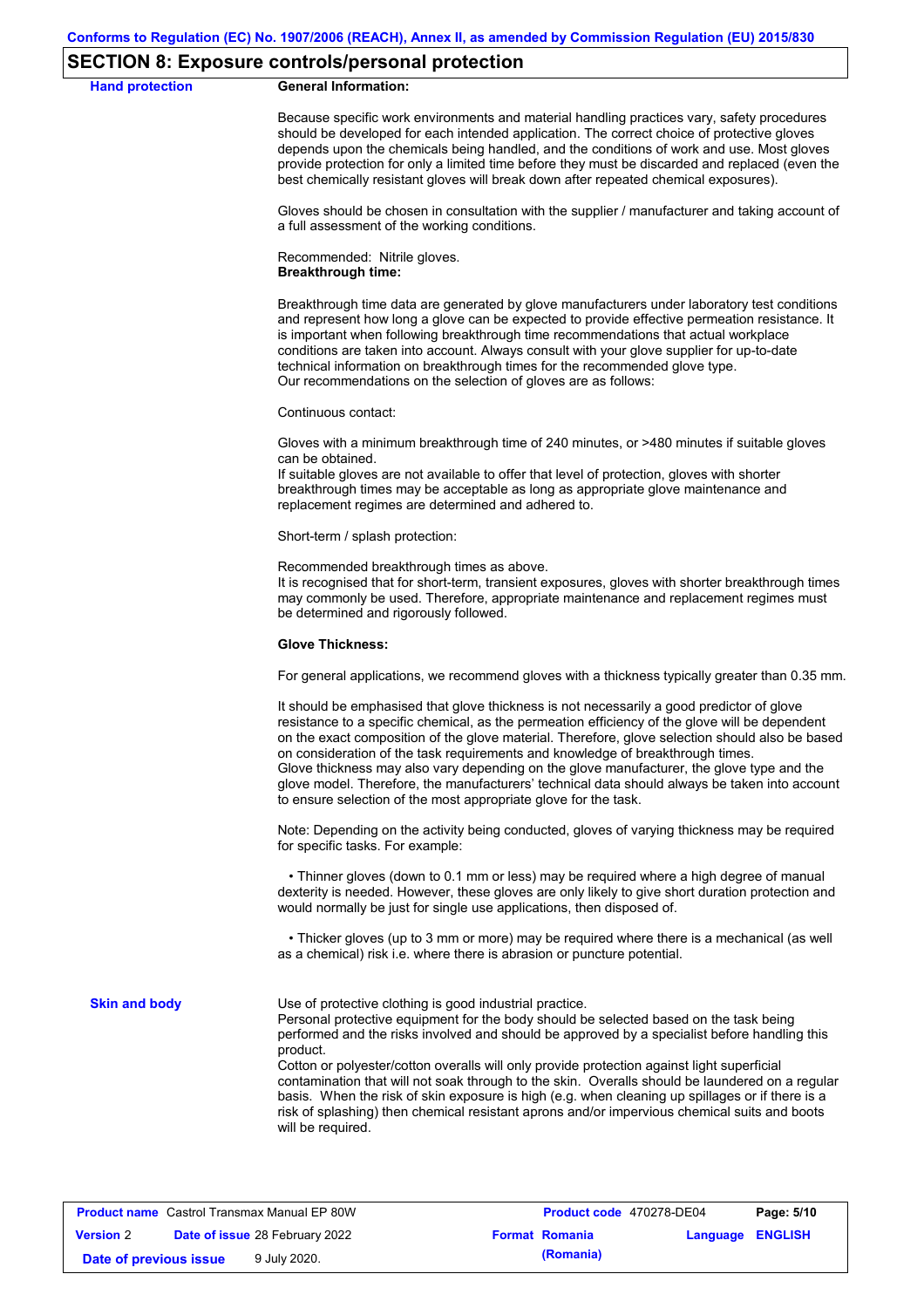## **SECTION 8: Exposure controls/personal protection**

| <b>Refer to standards:</b>                | Respiratory protection: EN 529                                                                                                                                                                                                                                                                                                |
|-------------------------------------------|-------------------------------------------------------------------------------------------------------------------------------------------------------------------------------------------------------------------------------------------------------------------------------------------------------------------------------|
|                                           | Gloves: EN 420, EN 374                                                                                                                                                                                                                                                                                                        |
|                                           | Eye protection: EN 166                                                                                                                                                                                                                                                                                                        |
|                                           | Filtering half-mask: EN 149                                                                                                                                                                                                                                                                                                   |
|                                           | Filtering half-mask with valve: EN 405                                                                                                                                                                                                                                                                                        |
|                                           | Half-mask: EN 140 plus filter                                                                                                                                                                                                                                                                                                 |
|                                           | Full-face mask: EN 136 plus filter                                                                                                                                                                                                                                                                                            |
|                                           | Particulate filters: FN 143                                                                                                                                                                                                                                                                                                   |
|                                           | Gas/combined filters: EN 14387                                                                                                                                                                                                                                                                                                |
| <b>Environmental exposure</b><br>controls | Emissions from ventilation or work process equipment should be checked to ensure they<br>comply with the requirements of environmental protection legislation. In some cases, fume<br>scrubbers, filters or engineering modifications to the process equipment will be necessary to<br>reduce emissions to acceptable levels. |

# **SECTION 9: Physical and chemical properties**

The conditions of measurement of all properties are at standard temperature and pressure unless otherwise indicated.

#### **9.1 Information on basic physical and chemical properties**

| <b>Appearance</b>                                      |                                       |
|--------------------------------------------------------|---------------------------------------|
| <b>Physical state</b>                                  | Liquid.                               |
| <b>Colour</b>                                          | Yellow. [Light]                       |
| <b>Odour</b>                                           | Not available.                        |
| <b>Odour threshold</b>                                 | Not available.                        |
| рH                                                     | Mot applicable.                       |
| <b>Melting point/freezing point</b>                    | Not available.                        |
| Initial boiling point and boiling<br>range             | Not available.                        |
| <b>Pour point</b>                                      | -39 $^{\circ}$ C                      |
| <b>Flash point</b>                                     | Open cup: >180°C (>356°F) [Cleveland] |
| <b>Evaporation rate</b>                                | Not available.                        |
| <b>Flammability (solid, gas)</b>                       | Not available.                        |
| <b>Upper/lower flammability or</b><br>explosive limits | Not available.                        |

#### **Vapour pressure**

#### Not available.

| mm Hg kPa<br>kPa<br><b>Ingredient name</b><br><b>Method</b><br>m <sub>m</sub><br>Hg                                                                            | <b>Method</b> |  |  |  |  |  |
|----------------------------------------------------------------------------------------------------------------------------------------------------------------|---------------|--|--|--|--|--|
|                                                                                                                                                                |               |  |  |  |  |  |
| Distillates (petroleum),<br>< 0.011<br>< 0.08<br><b>ASTM D 5191</b><br>hydrotreated heavy<br>paraffinic                                                        |               |  |  |  |  |  |
| <b>Vapour density</b><br>Not available.                                                                                                                        |               |  |  |  |  |  |
| Not available.<br><b>Relative density</b>                                                                                                                      |               |  |  |  |  |  |
| <1000 kg/m <sup>3</sup> (<1 g/cm <sup>3</sup> ) at 15 <sup>°</sup> C<br><b>Density</b>                                                                         |               |  |  |  |  |  |
| insoluble in water.<br><b>Solubility(ies)</b>                                                                                                                  |               |  |  |  |  |  |
| Mot applicable.<br><b>Partition coefficient: n-octanol/</b><br>water                                                                                           |               |  |  |  |  |  |
| Not available.<br><b>Auto-ignition temperature</b>                                                                                                             |               |  |  |  |  |  |
| <b>Decomposition temperature</b><br>Not available.                                                                                                             |               |  |  |  |  |  |
| Kinematic: 77.33 mm <sup>2</sup> /s (77.33 cSt) at $40^{\circ}$ C<br><b>Viscosity</b><br>Kinematic: 9.5 to 10.5 mm <sup>2</sup> /s (9.5 to 10.5 cSt) at 100 °C |               |  |  |  |  |  |
| Not available.<br><b>Explosive properties</b>                                                                                                                  |               |  |  |  |  |  |
| Not available.<br><b>Oxidising properties</b>                                                                                                                  |               |  |  |  |  |  |
| <b>Particle characteristics</b>                                                                                                                                |               |  |  |  |  |  |
| Not applicable.<br><b>Median particle size</b>                                                                                                                 |               |  |  |  |  |  |
| 9.2 Other information                                                                                                                                          |               |  |  |  |  |  |
| No additional information.                                                                                                                                     |               |  |  |  |  |  |

| <b>Product name</b> Castrol Transmax Manual EP 80W |  | Product code 470278-DE04              |  | Page: 6/10            |                         |  |
|----------------------------------------------------|--|---------------------------------------|--|-----------------------|-------------------------|--|
| <b>Version 2</b>                                   |  | <b>Date of issue 28 February 2022</b> |  | <b>Format Romania</b> | <b>Language ENGLISH</b> |  |
| Date of previous issue                             |  | 9 July 2020.                          |  | (Romania)             |                         |  |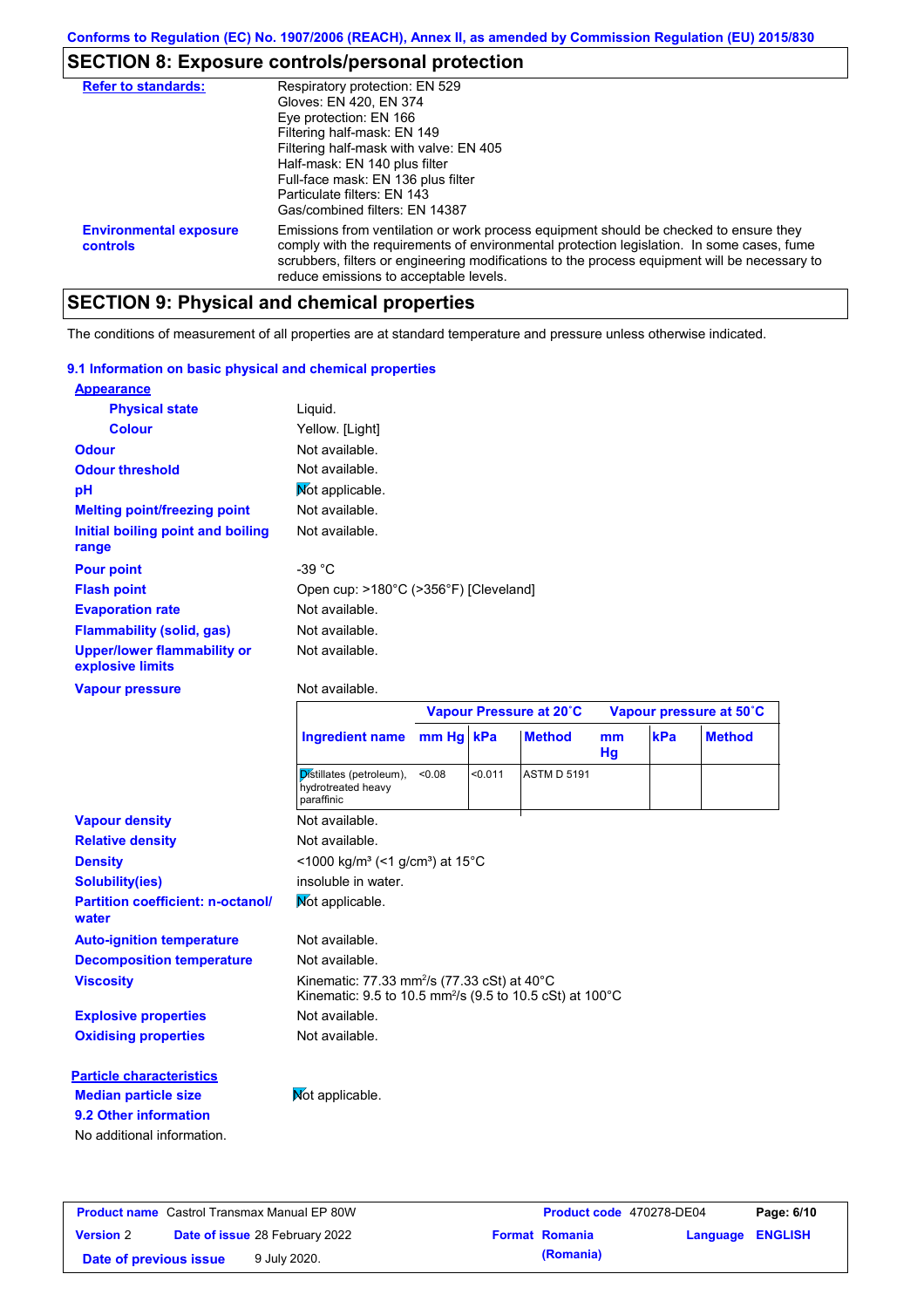| <b>SECTION 10: Stability and reactivity</b>       |                                                                                                                                                                         |  |  |  |
|---------------------------------------------------|-------------------------------------------------------------------------------------------------------------------------------------------------------------------------|--|--|--|
| <b>10.1 Reactivity</b>                            | No specific test data available for this product. Refer to Conditions to avoid and Incompatible<br>materials for additional information.                                |  |  |  |
| <b>10.2 Chemical stability</b>                    | The product is stable.                                                                                                                                                  |  |  |  |
| <b>10.3 Possibility of</b><br>hazardous reactions | Under normal conditions of storage and use, hazardous reactions will not occur.<br>Under normal conditions of storage and use, hazardous polymerisation will not occur. |  |  |  |
| <b>10.4 Conditions to avoid</b>                   | Avoid all possible sources of ignition (spark or flame).                                                                                                                |  |  |  |
| <b>10.5 Incompatible materials</b>                | Reactive or incompatible with the following materials: oxidising materials.                                                                                             |  |  |  |
| <b>10.6 Hazardous</b><br>decomposition products   | Under normal conditions of storage and use, hazardous decomposition products should not be<br>produced.                                                                 |  |  |  |

## **SECTION 11: Toxicological information**

| 11.1 Information on toxicological effects          |                                                                                                                             |
|----------------------------------------------------|-----------------------------------------------------------------------------------------------------------------------------|
| <b>Acute toxicity estimates</b>                    |                                                                                                                             |
| Not available.                                     |                                                                                                                             |
| <b>Information on likely</b><br>routes of exposure | Routes of entry anticipated: Dermal, Inhalation.                                                                            |
| <b>Potential acute health effects</b>              |                                                                                                                             |
| <b>Inhalation</b>                                  | Vapour inhalation under ambient conditions is not normally a problem due to low vapour<br>pressure.                         |
| <b>Ingestion</b>                                   | No known significant effects or critical hazards.                                                                           |
| <b>Skin contact</b>                                | Defatting to the skin. May cause skin dryness and irritation.                                                               |
| <b>Eye contact</b>                                 | No known significant effects or critical hazards.                                                                           |
|                                                    | Symptoms related to the physical, chemical and toxicological characteristics                                                |
| <b>Inhalation</b>                                  | May be harmful by inhalation if exposure to vapour, mists or fumes resulting from thermal<br>decomposition products occurs. |
| <b>Ingestion</b>                                   | No specific data.                                                                                                           |
| <b>Skin contact</b>                                | Adverse symptoms may include the following:<br>irritation<br>dryness<br>cracking                                            |
| <b>Eye contact</b>                                 | No specific data.                                                                                                           |
|                                                    | Delayed and immediate effects as well as chronic effects from short and long-term exposure                                  |
| <b>Inhalation</b>                                  | Overexposure to the inhalation of airborne droplets or aerosols may cause irritation of the<br>respiratory tract.           |
| <b>Ingestion</b>                                   | Ingestion of large quantities may cause nausea and diarrhoea.                                                               |
| <b>Skin contact</b>                                | Prolonged or repeated contact can defat the skin and lead to irritation and/or dermatitis.                                  |
| <b>Eye contact</b>                                 | Potential risk of transient stinging or redness if accidental eye contact occurs.                                           |
| <b>Potential chronic health effects</b>            |                                                                                                                             |
| <b>General</b>                                     | No known significant effects or critical hazards.                                                                           |
| <b>Carcinogenicity</b>                             | No known significant effects or critical hazards.                                                                           |
| <b>Mutagenicity</b>                                | No known significant effects or critical hazards.                                                                           |
| <b>Developmental effects</b>                       | No known significant effects or critical hazards.                                                                           |
| <b>Fertility effects</b>                           | No known significant effects or critical hazards.                                                                           |

## **SECTION 12: Ecological information**

**12.1 Toxicity**

**Environmental hazards** Not classified as dangerous

#### **12.2 Persistence and degradability**

Expected to be biodegradable.

#### **12.3 Bioaccumulative potential**

This product is not expected to bioaccumulate through food chains in the environment.

| <b>Product name</b> Castrol Transmax Manual EP 80W |  | Product code 470278-DE04              |  | Page: 7/10            |                         |  |
|----------------------------------------------------|--|---------------------------------------|--|-----------------------|-------------------------|--|
| <b>Version 2</b>                                   |  | <b>Date of issue 28 February 2022</b> |  | <b>Format Romania</b> | <b>Language ENGLISH</b> |  |
| Date of previous issue                             |  | 9 July 2020.                          |  | (Romania)             |                         |  |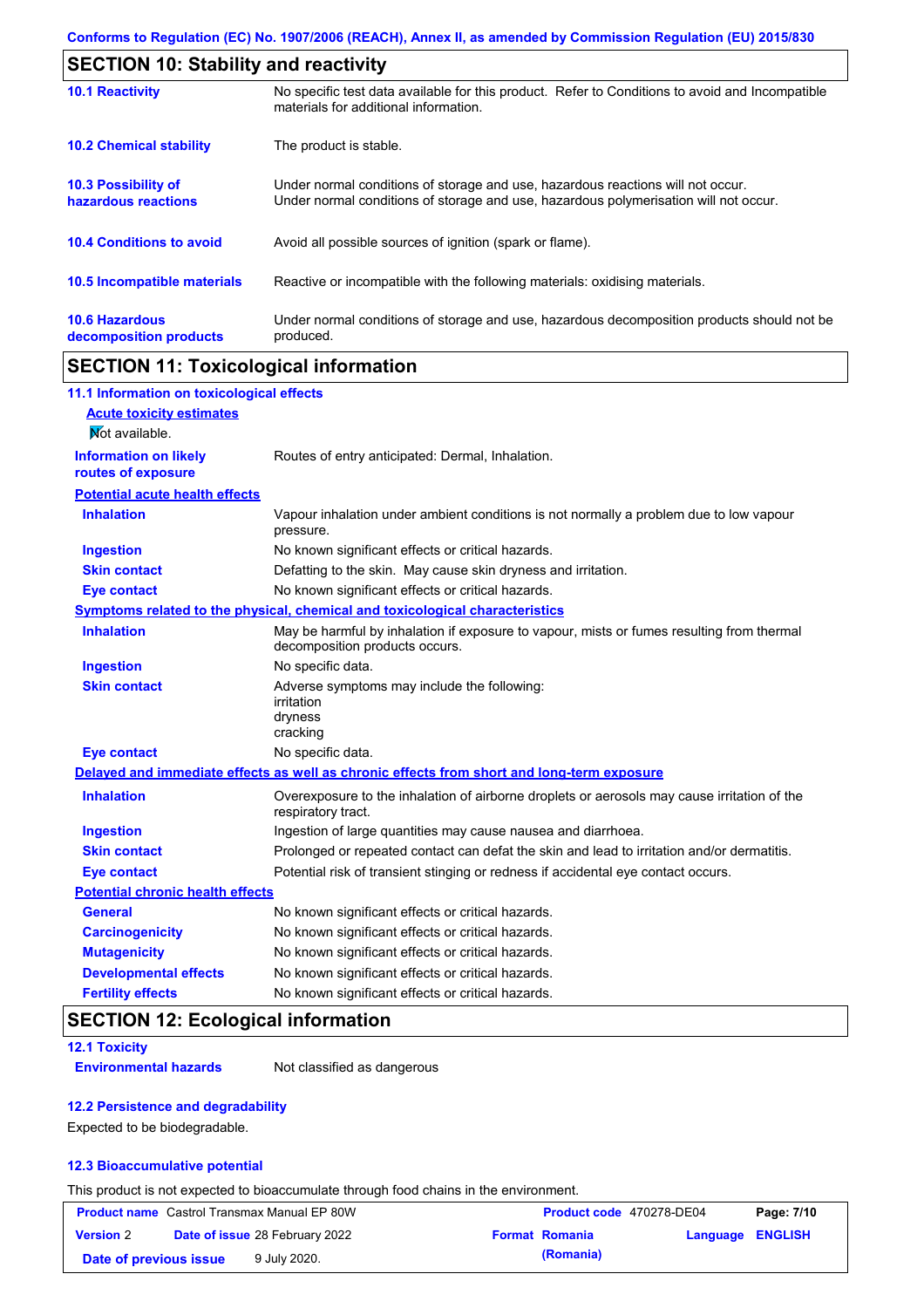## **SECTION 12: Ecological information**

| <b>Mobility</b>                                         | Spillages may penetrate the soil causing ground water contamination. |
|---------------------------------------------------------|----------------------------------------------------------------------|
| <b>Soil/water partition</b><br><b>coefficient (Koc)</b> | Not available.                                                       |
| <b>12.4 Mobility in soil</b>                            |                                                                      |

Product does not meet the criteria for PBT or vPvB according to Regulation (EC) No. 1907/2006, Annex XIII.

| 12.6 Other adverse effects                                                                                                                                                                                                                                                                                                                                                                                             |                                                                                                                           |
|------------------------------------------------------------------------------------------------------------------------------------------------------------------------------------------------------------------------------------------------------------------------------------------------------------------------------------------------------------------------------------------------------------------------|---------------------------------------------------------------------------------------------------------------------------|
| <b>Other ecological information</b>                                                                                                                                                                                                                                                                                                                                                                                    | Spills may form a film on water surfaces causing physical damage to organisms. Oxygen<br>transfer could also be impaired. |
| $\mathsf{A} \mathsf{F} \mathsf{A} \mathsf{F} \mathsf{I} \mathsf{A} \mathsf{I} \mathsf{A} \mathsf{I} \mathsf{B} \mathsf{I} \mathsf{I} \mathsf{I} \mathsf{I} \mathsf{I} \mathsf{I} \mathsf{I} \mathsf{I} \mathsf{I} \mathsf{I} \mathsf{I} \mathsf{I} \mathsf{I} \mathsf{I} \mathsf{I} \mathsf{I} \mathsf{I} \mathsf{I} \mathsf{I} \mathsf{I} \mathsf{I} \mathsf{I} \mathsf{I} \mathsf{I} \mathsf{I} \mathsf{I} \mathsf{$ |                                                                                                                           |

## **SECTION 13: Disposal considerations**

### **13.1 Waste treatment methods**

```
Product
```
**Methods of disposal**

Where possible, arrange for product to be recycled. Dispose of via an authorised person/ licensed waste disposal contractor in accordance with local regulations.

**Hazardous waste** Yes.

**European waste catalogue (EWC)**

| Waste code | <b>Waste designation</b>                                        |
|------------|-----------------------------------------------------------------|
| 13 02 05*  | mineral-based non-chlorinated engine, gear and lubricating oils |

However, deviation from the intended use and/or the presence of any potential contaminants may require an alternative waste disposal code to be assigned by the end user.

#### **Packaging**

| <b>Methods of disposal</b> | Where possible, arrange for product to be recycled. Dispose of via an authorised person/<br>licensed waste disposal contractor in accordance with local regulations.                                                                    |
|----------------------------|-----------------------------------------------------------------------------------------------------------------------------------------------------------------------------------------------------------------------------------------|
| <b>Special precautions</b> | This material and its container must be disposed of in a safe way. Empty containers or liners<br>may retain some product residues. Avoid dispersal of spilt material and runoff and contact with<br>soil, waterways, drains and sewers. |
| <b>References</b>          | Commission 2014/955/EU<br>Directive 2008/98/EC                                                                                                                                                                                          |

## **SECTION 14: Transport information**

|                                           | <b>ADR/RID</b> | <b>ADN</b>     | <b>IMDG</b>    | <b>IATA</b>    |
|-------------------------------------------|----------------|----------------|----------------|----------------|
| 14.1 UN number                            | Not regulated. | Not regulated. | Not regulated. | Not regulated. |
| 14.2 UN proper<br>shipping name           |                |                |                |                |
| <b>14.3 Transport</b><br>hazard class(es) |                |                |                |                |
| <b>14.4 Packing</b><br>group              |                |                |                |                |
| 14.5<br><b>Environmental</b><br>hazards   | No.            | No.            | No.            | No.            |
| <b>Additional</b><br>information          |                |                |                |                |

**14.6 Special precautions for user** Not available.

| <b>14.7 Transport in bulk</b> |  |
|-------------------------------|--|
| according to IMO              |  |
| instruments                   |  |

Not available.

|                        | <b>Product name</b> Castrol Transmax Manual EP 80W | Product code 470278-DE04 |                         | Page: 8/10 |
|------------------------|----------------------------------------------------|--------------------------|-------------------------|------------|
| <b>Version 2</b>       | <b>Date of issue 28 February 2022</b>              | <b>Format Romania</b>    | <b>Language ENGLISH</b> |            |
| Date of previous issue | 9 July 2020.                                       | (Romania)                |                         |            |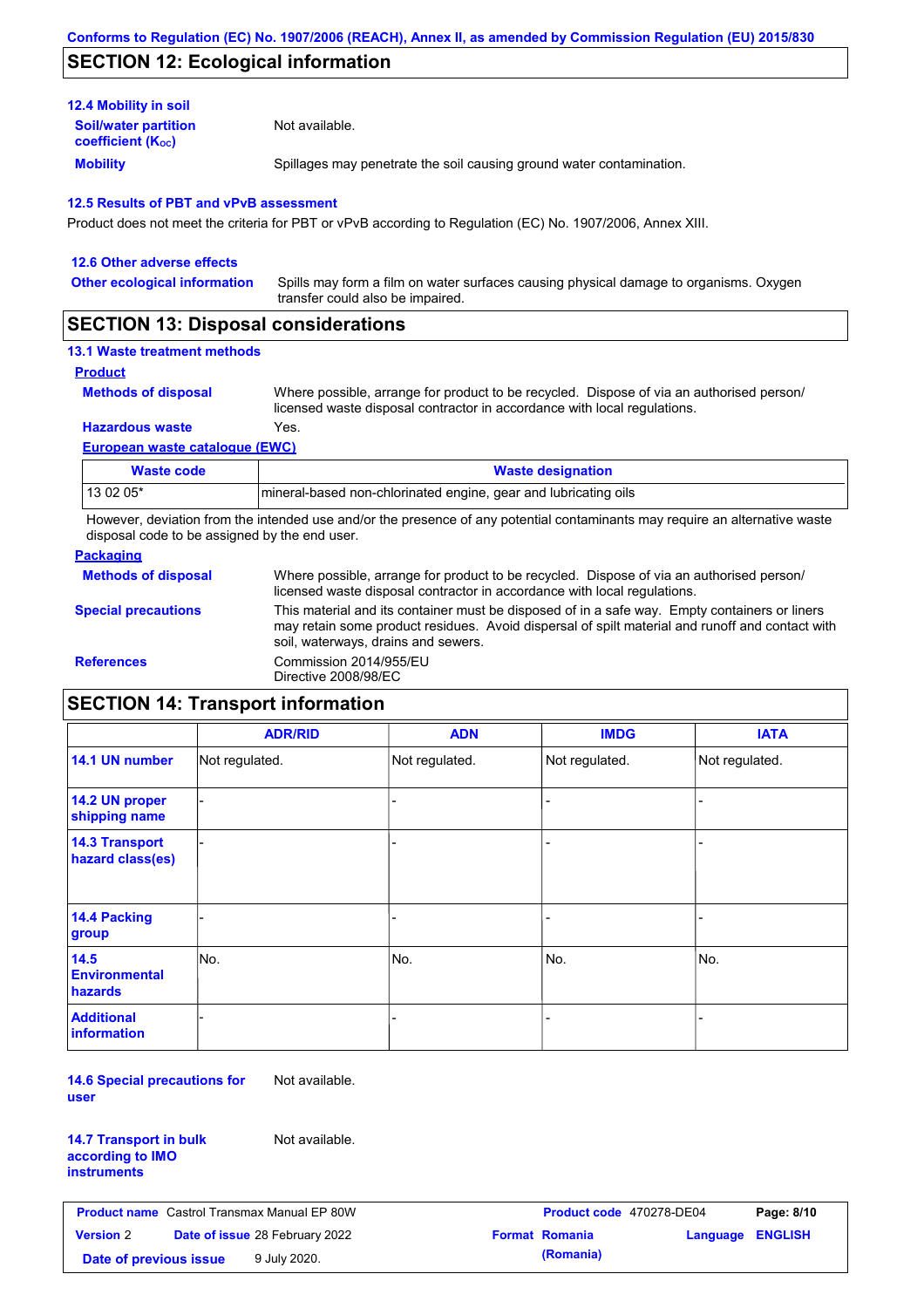## **SECTION 15: Regulatory information**

|                                                                                                                                                          | 15.1 Safety, health and environmental regulations/legislation specific for the substance or mixture                                                                                       |
|----------------------------------------------------------------------------------------------------------------------------------------------------------|-------------------------------------------------------------------------------------------------------------------------------------------------------------------------------------------|
| EU Regulation (EC) No. 1907/2006 (REACH)                                                                                                                 |                                                                                                                                                                                           |
| <b>Annex XIV - List of substances subject to authorisation</b>                                                                                           |                                                                                                                                                                                           |
| <b>Annex XIV</b>                                                                                                                                         |                                                                                                                                                                                           |
| None of the components are listed.                                                                                                                       |                                                                                                                                                                                           |
| <b>Substances of very high concern</b>                                                                                                                   |                                                                                                                                                                                           |
| None of the components are listed.                                                                                                                       |                                                                                                                                                                                           |
| EU Regulation (EC) No. 1907/2006 (REACH)                                                                                                                 |                                                                                                                                                                                           |
| <b>Annex XVII - Restrictions</b><br>on the manufacture,<br>placing on the market<br>and use of certain<br>dangerous substances,<br>mixtures and articles | Not applicable.                                                                                                                                                                           |
| <b>Other regulations</b>                                                                                                                                 |                                                                                                                                                                                           |
| <b>REACH Status</b>                                                                                                                                      | The company, as identified in Section 1, sells this product in the EU in compliance with the<br>current requirements of REACH.                                                            |
| <b>United States inventory</b><br>(TSCA 8b)                                                                                                              | All components are active or exempted.                                                                                                                                                    |
| <b>Australia inventory (AIIC)</b>                                                                                                                        | All components are listed or exempted.                                                                                                                                                    |
| <b>Canada inventory</b>                                                                                                                                  | All components are listed or exempted.                                                                                                                                                    |
| <b>China inventory (IECSC)</b>                                                                                                                           | All components are listed or exempted.                                                                                                                                                    |
| <b>Japan inventory (CSCL)</b>                                                                                                                            | All components are listed or exempted.                                                                                                                                                    |
| <b>Korea inventory (KECI)</b>                                                                                                                            | All components are listed or exempted.                                                                                                                                                    |
| <b>Philippines inventory</b><br>(PICCS)                                                                                                                  | At least one component is not listed.                                                                                                                                                     |
| <b>Taiwan Chemical</b><br><b>Substances Inventory</b><br>(TCSI)                                                                                          | All components are listed or exempted.                                                                                                                                                    |
| Ozone depleting substances (1005/2009/EU)<br>Not listed.                                                                                                 |                                                                                                                                                                                           |
| Prior Informed Consent (PIC) (649/2012/EU)<br>Not listed.                                                                                                |                                                                                                                                                                                           |
| <b>Persistent Organic Pollutants</b><br>Not listed.                                                                                                      |                                                                                                                                                                                           |
| <b>EU - Water framework directive - Priority substances</b>                                                                                              |                                                                                                                                                                                           |
| None of the components are listed.                                                                                                                       |                                                                                                                                                                                           |
| <b>Seveso Directive</b>                                                                                                                                  |                                                                                                                                                                                           |
| This product is not controlled under the Seveso Directive.                                                                                               |                                                                                                                                                                                           |
| <b>15.2 Chemical safety</b><br>assessment                                                                                                                | A Chemical Safety Assessment has been carried out for one or more of the substances within<br>this mixture. A Chemical Safety Assessment has not been carried out for the mixture itself. |

# **SECTION 16: Other information**

| <b>Abbreviations and acronyms</b> | ADN = European Provisions concerning the International Carriage of Dangerous Goods by<br>Inland Waterway |
|-----------------------------------|----------------------------------------------------------------------------------------------------------|
|                                   | ADR = The European Agreement concerning the International Carriage of Dangerous Goods by                 |
|                                   | Road                                                                                                     |
|                                   | $ATE =$ Acute Toxicity Estimate                                                                          |
|                                   | <b>BCF</b> = Bioconcentration Factor                                                                     |
|                                   | CAS = Chemical Abstracts Service                                                                         |
|                                   | CLP = Classification, Labelling and Packaging Regulation [Regulation (EC) No. 1272/2008]                 |
|                                   | CSA = Chemical Safety Assessment                                                                         |
|                                   | CSR = Chemical Safety Report                                                                             |
|                                   | DMEL = Derived Minimal Effect Level                                                                      |
|                                   | DNEL = Derived No Effect Level                                                                           |
|                                   | EINECS = European Inventory of Existing Commercial chemical Substances                                   |
|                                   | ES = Exposure Scenario                                                                                   |

| <b>Product name</b> Castrol Transmax Manual EP 80W |  |                                       | <b>Product code</b> 470278-DE04 |                       | Page: 9/10              |  |
|----------------------------------------------------|--|---------------------------------------|---------------------------------|-----------------------|-------------------------|--|
| <b>Version 2</b>                                   |  | <b>Date of issue 28 February 2022</b> |                                 | <b>Format Romania</b> | <b>Language ENGLISH</b> |  |
| Date of previous issue                             |  | 9 July 2020.                          |                                 | (Romania)             |                         |  |